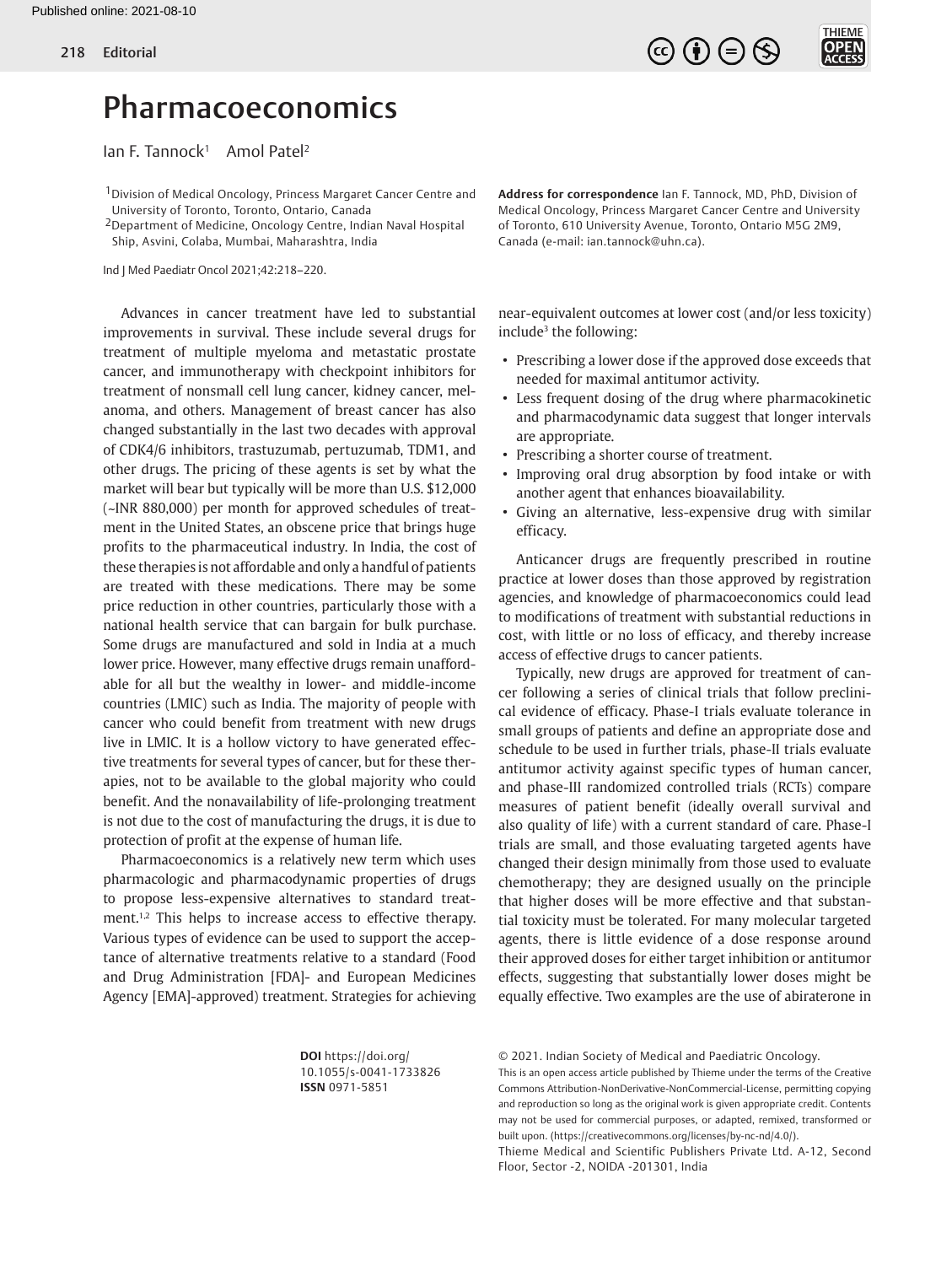management of metastatic prostate cancer and immunotherapy with pembrolizumab or nivolumab.

<span id="page-1-4"></span><span id="page-1-2"></span><span id="page-1-0"></span>Abiraterone, an inhibitor of androgen synthesis, is an effective drug that has improved survival of men with various stages of prostate cancer, including castrate-resistant pros-tate cancer either before or after chemotherapy,<sup>[4](#page-2-3)[,5](#page-2-4)</sup> and when added to standard androgen depletion therapy (i.e., orchidectomy or an LHRH [luteinizing hormone-releasing hormone] agonist) as initial treatment of metastatic disease.<sup>[6](#page-2-5),[7](#page-2-6)</sup> The approved dose is 1,000 mg/day fasting; however, no clear dose–response relationship at lower doses was shown in phase-I studies, and its bioavailability was increased by a factor of 5 to 7 when given after a low-fat meal. $8-11$  $8-11$  In an RCT of 72 patients of advanced prostate cancer, 250 mg/day given after food had equal pharmacodynamic effects on its target of CYP17A as 1,000 mg/day fasting, leading to similar effects to reduce the adrenal androgen, dehydroepiandrosterone sulfate, as well as a trend toward better outcome based on PSA (prostate-specific antigen) response and duration[.12](#page-2-9) The National Comprehensive Cancer Network (NCCN) recommended the lower dose with food as an alternative to the standard dose fasting on the basis of this study. A survey of oncologists in India highlighted that more than 90% of them either changed or were willing to change the existing practice to use lower dose abiraterone with food. Thereby access to treatment will improve for Indian patients with a projected annual cost saving of U.S. \$182 million in Indian health care[.13](#page-2-10)

<span id="page-1-14"></span><span id="page-1-13"></span><span id="page-1-12"></span><span id="page-1-11"></span><span id="page-1-10"></span><span id="page-1-8"></span><span id="page-1-7"></span><span id="page-1-6"></span>The approved doses and schedules for immunotherapy drugs, like nivolumab and pembrolizumab, exceed substantially what is needed for effective treatment. A (*n* = 296) phase-I trial of nivolumab demonstrated no trends to differences in response rate, target binding, or survival at doses ranging from 0.1 to 10 mg/kg every 2 weeks, $14,15$  $14,15$  and a phase-II RCT in patients with metastatic renal cell cancer revealed no dose–response relationship for progression free survival (PFS) which was the primary outcome mea-sure at 0.3, 2.0, and 10 mg/kg every 3 weeks.<sup>[16](#page-2-13)</sup> Still the dose and schedule in the registration trial for metastatic renal cell cancer was 3 mg/kg every 2 weeks which is at least 15 times the minimal effective dose.<sup>17</sup> There is evidence that patients with nonsmall cell lung cancer respond to a lower fixed dose of 20 or 100 mg every 3 weeks.<sup>18</sup> Moreover, the serum half-life of nivolumab is 2 to 3 weeks, and pharmacodynamic studies have shown sustained target occupancy of >70% on T-cells which lasts for at least 2 months.[19](#page-2-16) Similarly, pharmacodynamic studies of pembrolizumab in early-phase trials suggest maximum target occupation at 1 mg/kg or greater and no increased target inhibition at doses up to 10 mg/kg[.20](#page-2-17) Other clinical trials found no trends to differences in antitumor activity (or toxicity) for pembrolizumab given at 2 or 10 mg/kg every 3 weeks for treatment of nonsmall cell lung cancer or melanoma[.21](#page-2-18)[-23](#page-2-19) Pembrolizumab is given at a fixed dose of 200 mg every 3 weeks, and the FDA has approved recently a dose of 400 mg every 6 weeks. However, the activity of nivolumab and pembrolizumab would likely be maintained at substantially lower doses with less frequent injections, with a possible reduction in immune-related toxicities. Clinical trials are underway to compare the approved

dose and schedule with less-intensive treatment and mounting such a trial would be highly appropriate for the Indian trials network. Funding such a trial will need to come from public or charitable sources, since it would not be supported by the pharmaceutical industry, as it might lead to reduced profits. Pharmaceutical companies might also increase the price of the drugs to offset a reduced dose and modified schedule, but this will be difficult for drugs that are in liquid format where vials can be shared.

<span id="page-1-19"></span><span id="page-1-18"></span><span id="page-1-17"></span><span id="page-1-5"></span><span id="page-1-3"></span><span id="page-1-1"></span>There are many other anticancer drugs where reduced dosage or schedule or administration with food or other medications to improve bioavailability could lead to good outcomes with substantially less physical and financial tox-icity.<sup>[1,](#page-2-0)[2,](#page-2-1)24</sup> Cost effectiveness of therapies can be measured by the cost per life-year gained, which is the added cost of a new therapy compared with the previous standard divided by the mean added life years (or quality-adjusted life years [QALYs]) gained.<sup>[25](#page-2-21)</sup> A recent cost-effective analysis of 1-year of adjuvant treatment of trastuzumab in breast cancer in India showed that the cost per life-year gained was in the range of INR 130,000 to 180,000[.26](#page-2-22) In 2019, the mean monthly household income in India was approximately INR 13,150,<sup>27</sup> and 1 year of adjuvant trastuzumab is neither cost-effective nor affordable for most Indian women with HER2+ breast cancer. However, the cost of treatment can be reduced by approximately 75% by (1) prescribing adjuvant trastuzumab for 6 months with outcomes that are similar to 1-year of treatment, $28,29$  and (2) using a trastuzumab biosimilar.<sup>30</sup> The Finnish protocol using 9 weeks of adjuvant trastuzumab can be used to decrease cost further and is a better alternative than foregoing anti-HER2 treatment, but there is likely some loss of efficacy compared with 6 to 12 month regimens.<sup>31</sup>

<span id="page-1-24"></span><span id="page-1-23"></span><span id="page-1-22"></span><span id="page-1-21"></span><span id="page-1-20"></span><span id="page-1-9"></span>We encourage oncologists to increase their knowledge of pharmacoeconomic strategies and to apply them to improve access of their patients to drugs that can improve survival. Large cost savings can be achieved for many drugs and spe $c$ ific examples are given in this article.<sup>2</sup> Use of these principles implies off-label prescribing, that is, giving a lower dose or different schedule than that approved by registration agencies, but this is done commonly in clinical practice to mitigate toxicity, and here the goal is again to reduce (financial) toxicity and to improve access to effective treatments. Consenting patients to receive such treatment should always provide an explicit statement that a different dose or schedule is being used than that approved for marketing. Ideally, these strategies should be evaluated in randomized trials comparing reduced with standard treatment. We encourage the Indian trials network to seek funding from nonpharmaceutical agencies to undertake such trials which will not be supported by the pharmaceutical industry. Such trials have the potential to generate pharmacogenomic data which might be substantially different from that of Caucasians.

<span id="page-1-16"></span><span id="page-1-15"></span>Finally, as a specific example of use of pharmacoeconomics, if an oncologist is faced with a patient with a type of cancer for which immunotherapy with a checkpoint inhibitor has shown substantial probability of survival benefit, and the patient can afford up to 10% of the cost of treatment with the approved dose and schedule, what should (s)he do? In